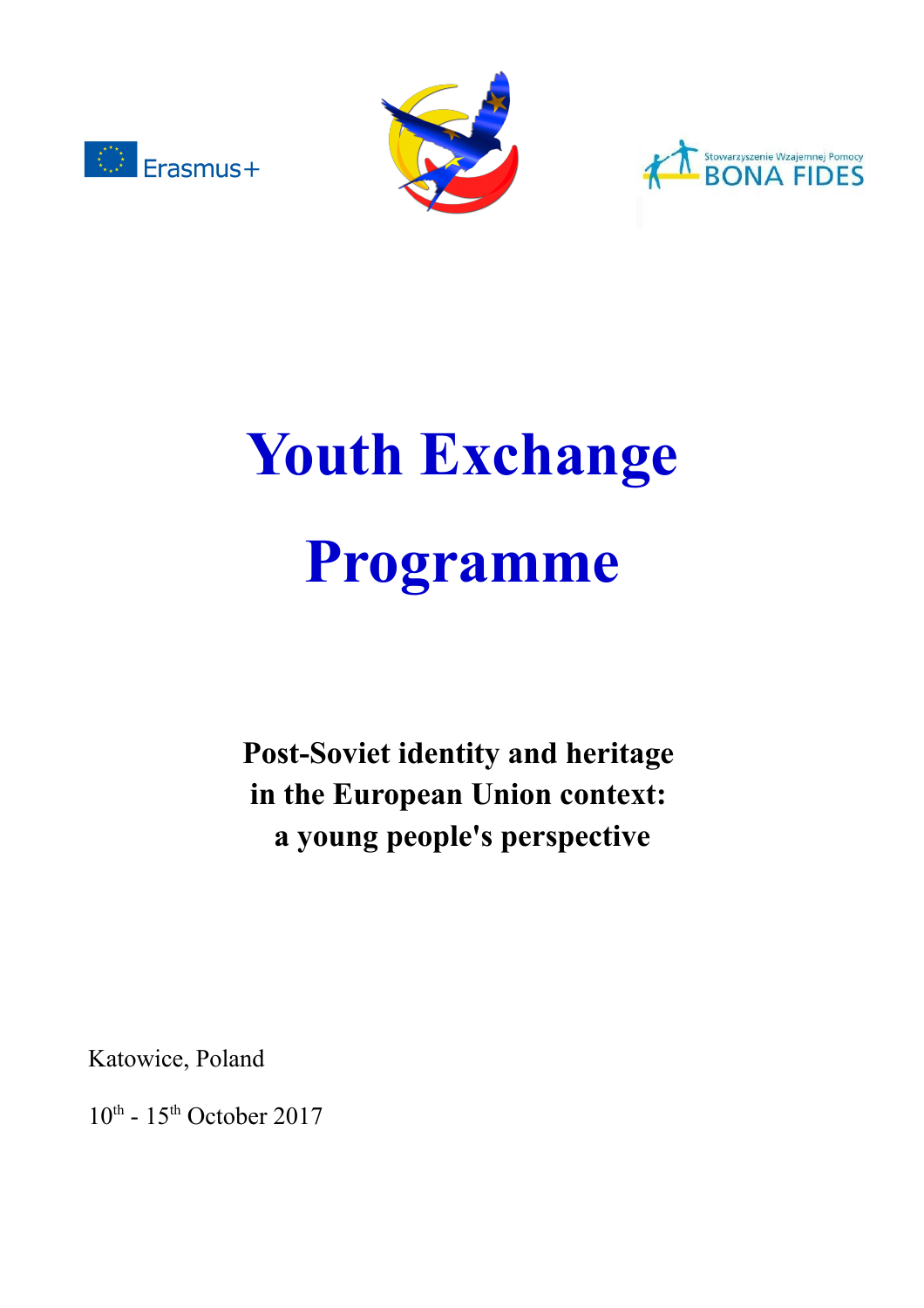





# **Day 1 – October, 10th**

| 8:30-9:30   | <b>Breakfast</b>                        |
|-------------|-----------------------------------------|
| 10:00-11:30 | Introduction and Presentation           |
| 11:30-11:50 | Coffee break                            |
| 11:50-13:30 | <b>Opening Training Session</b>         |
| 13:30-15:00 | Lunch                                   |
| 15:00-16:30 | Visit to the SILESIAN MUSEUM, Katowice  |
| 16:30-16:50 | <b>Coffee break</b>                     |
| 16:50-18:30 | Youthpass and other EU programmes - EVS |
| 18:30-20:00 | <b>Dinner</b>                           |
| 20:00-21:00 | Free time                               |
| 21:00-23:00 | Documentary Film                        |

#### **Day 2 – October, 11th**

| $8:30 - 9:30$ | <b>Breakfast</b>                                                                        |
|---------------|-----------------------------------------------------------------------------------------|
| 10:00-11:30   | Debate: a comparative vision about Communism countries: similarities and<br>differences |
| 11:30-11:50   | Coffee break                                                                            |
| 11:50-13:30   | Presentation of the workshop                                                            |
| 13:30-15:00   | Lunch                                                                                   |
| 15:00-16:30   | Woskshop – Motivation: The art of reaching goals                                        |
| 16:30-16:50   | <b>Coffee break</b>                                                                     |
| 16:50-18:30   | "The video game": Investigation                                                         |
| 18:30-20:00   | <b>Dinner</b>                                                                           |
| 20:00-21:00   | Free time                                                                               |
| 21:00-23:00   | Multilanguage Meeting, Katowice                                                         |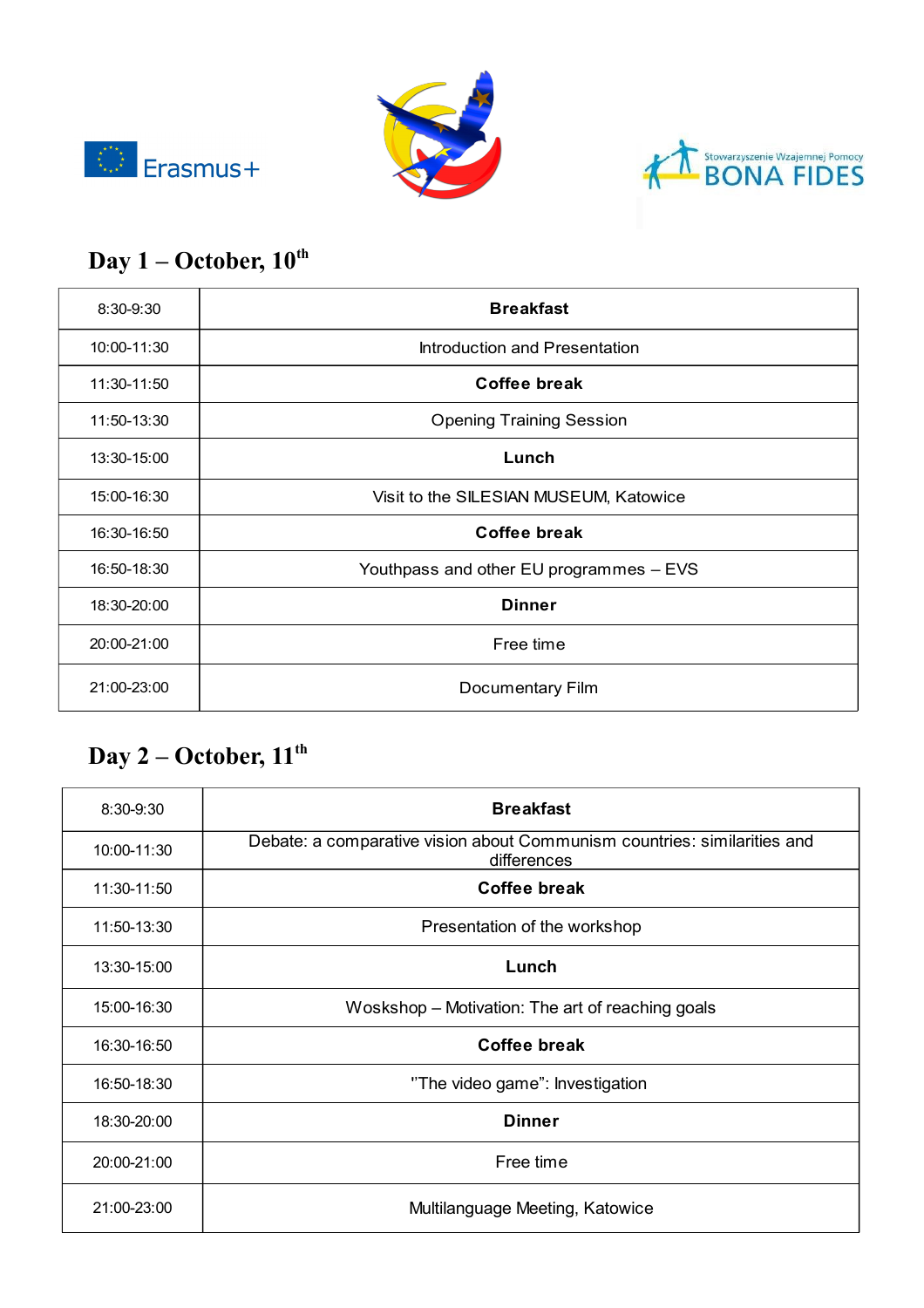





# **Day 3 – October, 12th**

| $9:00 - 17:30$ | Trip to Krakow (lunch in Krakow)        |
|----------------|-----------------------------------------|
| 19:00-20:00    | <b>Dinner</b>                           |
| 21:00-23:00    | Intercultural evening: the Polish night |

# **Day 4 – October, 13th**

| 8:30-9:30   | <b>Breakfast</b>                         |
|-------------|------------------------------------------|
| 10:00-13:30 | Outside team building activity: Gymkhana |
| 13:30-15:00 | Lunch                                    |
| 15:00-16:30 | Debate: pros and cons of joining the EU  |
| 16:30-16:50 | <b>Coffee break</b>                      |
| 16:50-18:30 | Stage show preparation                   |
| 18:30-20:00 | <b>Dinner</b>                            |
| 20:00-21:00 | Preparation of "The Czech night"         |
| 21:00-23:00 | Intercultural evening: the Czech night   |